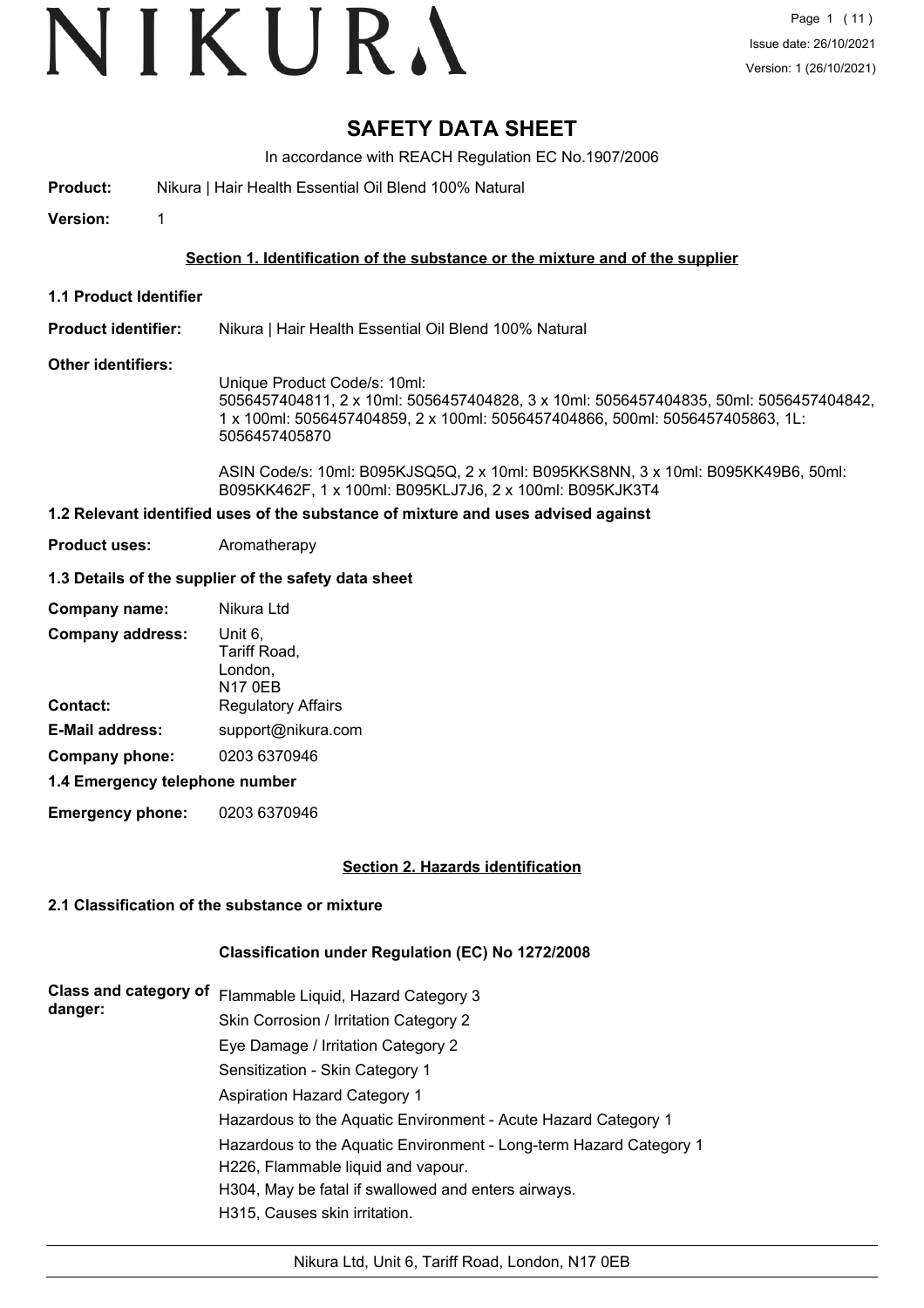### **SAFETY DATA SHEET**

In accordance with REACH Regulation EC No.1907/2006

| <b>Product:</b>                     | Nikura   Hair Health Essential Oil Blend 100% Natural                                                                                                                                                                                                                                                                                                                                                                                                                                                                                                                                                                                                                                                                                                                                                                                                                                                                                                                                                                                                                                                                                                                                                                                                                                                                                                                                                                                                                                                      |
|-------------------------------------|------------------------------------------------------------------------------------------------------------------------------------------------------------------------------------------------------------------------------------------------------------------------------------------------------------------------------------------------------------------------------------------------------------------------------------------------------------------------------------------------------------------------------------------------------------------------------------------------------------------------------------------------------------------------------------------------------------------------------------------------------------------------------------------------------------------------------------------------------------------------------------------------------------------------------------------------------------------------------------------------------------------------------------------------------------------------------------------------------------------------------------------------------------------------------------------------------------------------------------------------------------------------------------------------------------------------------------------------------------------------------------------------------------------------------------------------------------------------------------------------------------|
| Version:<br>1                       |                                                                                                                                                                                                                                                                                                                                                                                                                                                                                                                                                                                                                                                                                                                                                                                                                                                                                                                                                                                                                                                                                                                                                                                                                                                                                                                                                                                                                                                                                                            |
| danger:                             | Class and category of H317, May cause an allergic skin reaction.<br>H319, Causes serious eye irritation.<br>H410, Very toxic to aquatic life with long lasting effects.                                                                                                                                                                                                                                                                                                                                                                                                                                                                                                                                                                                                                                                                                                                                                                                                                                                                                                                                                                                                                                                                                                                                                                                                                                                                                                                                    |
| 2.2 Label elements                  |                                                                                                                                                                                                                                                                                                                                                                                                                                                                                                                                                                                                                                                                                                                                                                                                                                                                                                                                                                                                                                                                                                                                                                                                                                                                                                                                                                                                                                                                                                            |
|                                     | Classification under Regulation (EC) No 1272/2008                                                                                                                                                                                                                                                                                                                                                                                                                                                                                                                                                                                                                                                                                                                                                                                                                                                                                                                                                                                                                                                                                                                                                                                                                                                                                                                                                                                                                                                          |
| Signal word:                        | Danger                                                                                                                                                                                                                                                                                                                                                                                                                                                                                                                                                                                                                                                                                                                                                                                                                                                                                                                                                                                                                                                                                                                                                                                                                                                                                                                                                                                                                                                                                                     |
| <b>Hazard statements:</b>           | H226, Flammable liquid and vapour.<br>H304, May be fatal if swallowed and enters airways.<br>H315, Causes skin irritation.<br>H317, May cause an allergic skin reaction.<br>H319, Causes serious eye irritation.<br>H410, Very toxic to aquatic life with long lasting effects.                                                                                                                                                                                                                                                                                                                                                                                                                                                                                                                                                                                                                                                                                                                                                                                                                                                                                                                                                                                                                                                                                                                                                                                                                            |
| <b>Supplemental</b><br>Information: | EUH208, Contains 1-Octen-3-yl acetate, Eucalyptol, Geranyl acetate, Neryl acetate, alpha-<br>Pinene, beta-Pinene, d,I-Isomenthone, I-Limonene, I-Menthone. May produce an allergic<br>reaction.                                                                                                                                                                                                                                                                                                                                                                                                                                                                                                                                                                                                                                                                                                                                                                                                                                                                                                                                                                                                                                                                                                                                                                                                                                                                                                            |
| <b>Precautionary</b><br>statements: | P210, Keep away from heat, sparks, open flames and hot surfaces. - No smoking.<br>P233, Keep container tightly closed.<br>P240, Ground/bond container and receiving equipment.<br>P241, Use explosion-proof electrical, ventilating and lighting equipment.<br>P242, Use only non-sparking tools.<br>P243, Take precautionary measures against static discharge.<br>P261, Avoid breathing vapour or dust.<br>P264, Wash hands and other contacted skin thoroughly after handling.<br>P272, Contaminated work clothing should not be allowed out of the workplace.<br>P273, Avoid release to the environment.<br>P280, Wear protective gloves/eye protection/face protection.<br>P301/310, IF SWALLOWED: Immediately call a POISON CENTER or doctor/physician.<br>P303/361/353, IF ON SKIN (or hair): Remove/take off immediately all contaminated clothing.<br>Rinse skin with water/shower.<br>P305/351/338, IF IN EYES: Rinse cautiously with water for several minutes. Remove contact<br>lenses, if present and easy to do. Continue rinsing.<br>P331, Do not induce vomiting.<br>P333/313, If skin irritation or rash occurs: Get medical advice/attention.<br>P337/313, If eye irritation persists: Get medical advice/attention.<br>P362, Take off contaminated clothing and wash before reuse.<br>P370/378, In case of fire: Use carbon dioxide, dry chemical, foam for extinction.<br>P391, Collect spillage.<br>P403/235, Store in a well-ventilated place. Keep cool.<br>P405, Store locked up. |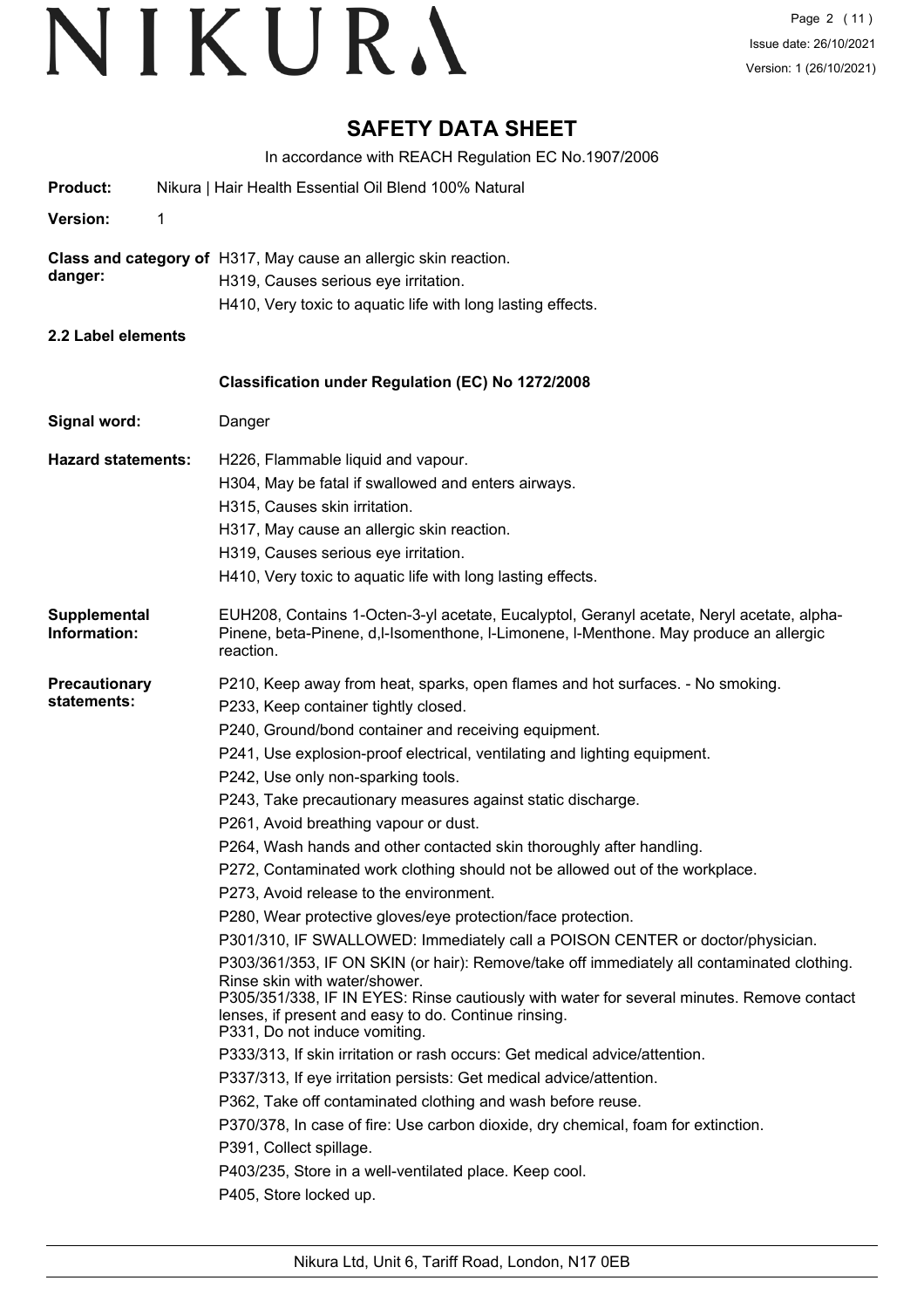### **SAFETY DATA SHEET**

In accordance with REACH Regulation EC No.1907/2006

**Product:** Nikura | Hair Health Essential Oil Blend 100% Natural **Version:** 1 P501, Dispose of contents/container to approved disposal site, in accordance with local regulations. **Pictograms: Other hazards:** None **2.3 Other hazards**

#### **Section 3. Composition / information on ingredients**

#### **3.2 Mixtures**

#### **Contains:**

| <b>Name</b>                 | <b>CAS</b> | <b>EC</b> | <b>REACH Registration</b><br>No. | %      | <b>Classification for</b><br>(CLP) 1272/2008                                                                    |
|-----------------------------|------------|-----------|----------------------------------|--------|-----------------------------------------------------------------------------------------------------------------|
| Linalyl acetate             | 115-95-7   | 204-116-4 |                                  | 16.28% | Skin Irrit. 2-Skin Sens.<br>1B;H315-H317,-                                                                      |
| <b>Linalool</b>             | 78-70-6    | 201-134-4 |                                  | 13.69% | Skin Irrit. 2-Eye Irrit. 2-<br>Skin Sens. 1B;H315-<br>H317-H319.-                                               |
| <b>I</b> Cedrol             | 77-53-2    | 201-035-6 |                                  | 5.87%  | Aquatic Chronic 2:<br>H411.-                                                                                    |
| lalpha-Cedrene              | 469-61-4   | 207-418-4 |                                  | 5.59%  | Asp. Tox 1-Aquatic<br>Acute 1-Aquatic<br>Chronic 1;H304-H410,-                                                  |
| ll-Menthol                  | 2216-51-5  | 218-690-9 |                                  | 3.44%  | Skin Irrit. 2; H315,-                                                                                           |
| beta-Caryophyllene          | 87-44-5    | 201-746-1 |                                  | 2.49%  | Skin Sens. 1B-Asp.<br>Tox 1-Aquatic Chronic<br>4:H304-H317-H413.-                                               |
| Eucalyptol                  | 470-82-6   | 207-431-5 |                                  | 2.46%  | Flam. Liq. 3-Skin Sens.<br>1B;H226-H317,-                                                                       |
| <b>l</b> cis-beta-Ocimene   | 3338-55-4  | 222-081-3 |                                  | 1.91%  | Flam. Lig. 3-Skin Irrit.<br>2-Asp. Tox 1-Aquatic<br>Acute 1-Aquatic<br>Chronic 2;H226-H304-<br>H315-H400-H411,- |
| II-Menthone                 | 14073-97-3 | 237-926-1 |                                  | 1.68%  | Acute Tox. 4-Skin Irrit.<br>2-Skin Sens, 1B-<br>Aquatic Chronic 3;<br>H302-H315-H317-<br>H412.-                 |
| Ibeta-Cedrene               | 546-28-1   |           |                                  | 1.36%  | Aquatic Acute 1-<br>Aquatic Chronic 1;<br>H410.-                                                                |
| <b>I</b> trans beta-Ocimene | 3779-61-1  |           |                                  | 1.20%  | Skin Irrit. 2-Aquatic<br>Acute 1-Aquatic<br>Chronic 2; H315-H400-<br>$H411. -$                                  |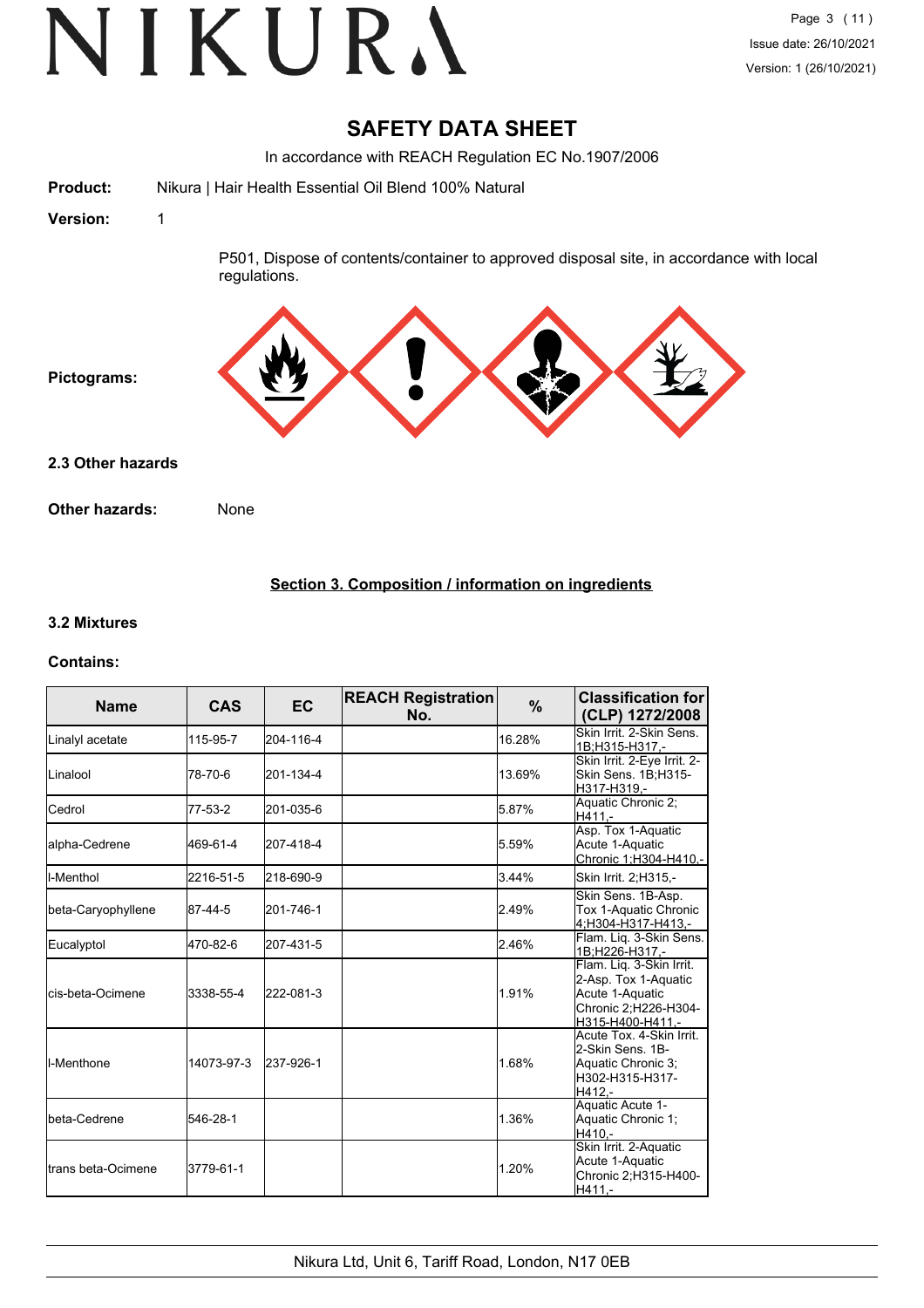### **SAFETY DATA SHEET**

In accordance with REACH Regulation EC No.1907/2006

**Product:** Nikura | Hair Health Essential Oil Blend 100% Natural

#### **Version:** 1

|                      |           |           |       | Acute Tox. 4-Acute                           |
|----------------------|-----------|-----------|-------|----------------------------------------------|
| Terpinen-4-ol        | 562-74-3  | 209-235-5 | 1.17% | Tox. 4-Skin Irrit. 2-                        |
|                      |           |           |       | STOT SE 3;H302-                              |
|                      |           |           |       | H315-H332-H336,-                             |
|                      |           |           |       | Flam. Lig. 3-Acute Tox.                      |
|                      |           |           |       | 4-Skin Irrit, 2-Skin                         |
|                      |           |           |       | Sens. 1B-Asp. Tox 1-                         |
| alpha-Pinene         | 80-56-8   | 201-291-9 | 0.76% | Aquatic Acute 1-                             |
|                      |           |           |       | Aquatic Chronic 1;                           |
|                      |           |           |       | H226-H302-H304-                              |
|                      |           |           |       | H315-H317-H410,-                             |
|                      |           |           |       | Flam. Liq. 3-Skin Irrit.                     |
|                      |           |           |       | 2-Skin Sens. 1B-Asp.                         |
|                      |           |           |       | Tox 1-Aquatic Acute 1-                       |
| ll-Limonene          | 5989-54-8 | 227-815-6 | 0.54% | Aquatic Chronic 3;                           |
|                      |           |           |       | H226-H304-H315-                              |
|                      |           |           |       | H317-H400-H412,-                             |
|                      |           |           |       | Flam. Sol. 2-Acute Tox.                      |
|                      |           |           |       | 4-Acute Tox. 4-Skin                          |
|                      |           |           |       | Irrit. 2-Eye Dam. 1-                         |
| Camphor              | 76-22-2   | 200-945-0 | 0.53% | STOT SE 2-Aquatic                            |
|                      |           |           |       | Chronic 2;H228-H302-                         |
|                      |           |           |       | H315-H318-H332-                              |
|                      |           |           |       | H371-H411.-                                  |
|                      | 127-91-3  |           |       | Flam. Liq. 3-Skin Irrit.                     |
|                      |           |           |       | 2-Skin Sens. 1B-Asp.                         |
|                      |           |           |       | Tox 1-Aquatic Acute 1-                       |
| beta-Pinene          |           | 204-872-5 | 0.45% | Aquatic Chronic 1:                           |
|                      |           |           |       | H226-H304-H315-                              |
|                      |           |           |       | H317-H410,-                                  |
|                      |           |           |       | Acute Tox. 4-Skin                            |
| 1-Octen-3-yl acetate | 2442-10-6 | 219-474-7 | 0.40% | Sens. 1B;H302-H317,-                         |
|                      |           |           |       | Flam. Liq. 3-Skin Irrit.                     |
|                      |           |           |       | 2-Eye Irrit. 2-Asp. Tox                      |
|                      |           |           |       | 1-Aquatic Acute 1-                           |
| Myrcene              | 123-35-3  | 204-622-5 | 0.37% |                                              |
|                      |           |           |       | Aquatic Chronic 2;                           |
|                      |           |           |       | H226-H304-H315-                              |
|                      |           |           |       | H319-H400-H411,-<br>Skin Irrit, 2-Skin Sens. |
| d,I-Isomenthone      | 491-07-6  | 207-727-4 | 0.26% |                                              |
|                      |           |           |       | 1B;H315-H317,-<br>Flam. Liq. 3-Flam. Sol.    |
|                      |           |           |       | 2-Aquatic Acute 1-                           |
| Camphene             | 79-92-5   | 201-234-8 | 0.25% | Aquatic Chronic 1;                           |
|                      |           |           |       | H226-H228-H410,-                             |
|                      |           |           |       | Skin Irrit. 2-Skin Sens.                     |
|                      | 105-87-3  |           | 0.18% |                                              |
| Geranyl acetate      |           | 203-341-5 |       | 1B-Aquatic Chronic 3;<br>H315-H317-H412,-    |
|                      |           |           |       |                                              |
| Neryl acetate        | 141-12-8  | 205-459-2 | 0.13% | Skin Sens. 1B; H317,-                        |
|                      |           |           |       | Flam. Liq. 3-Repr. 2-                        |
|                      | 99-87-6   | 202-796-7 | 0.12% | Asp. Tox 1-Aquatic                           |
| p-Cymene             |           |           |       | Chronic 2;H226-H304-                         |
|                      |           |           |       | H361-H411,-                                  |

#### **Substances with Community workplace exposure limits:**

Not Applicable

**Substances that are persistent, bioaccumulative and toxic or very persistent and very bioaccumulative, greater than 0.1%:**

Not Applicable

#### **Section 4. First-aid measures**

#### **4.1 Description of first aid measures**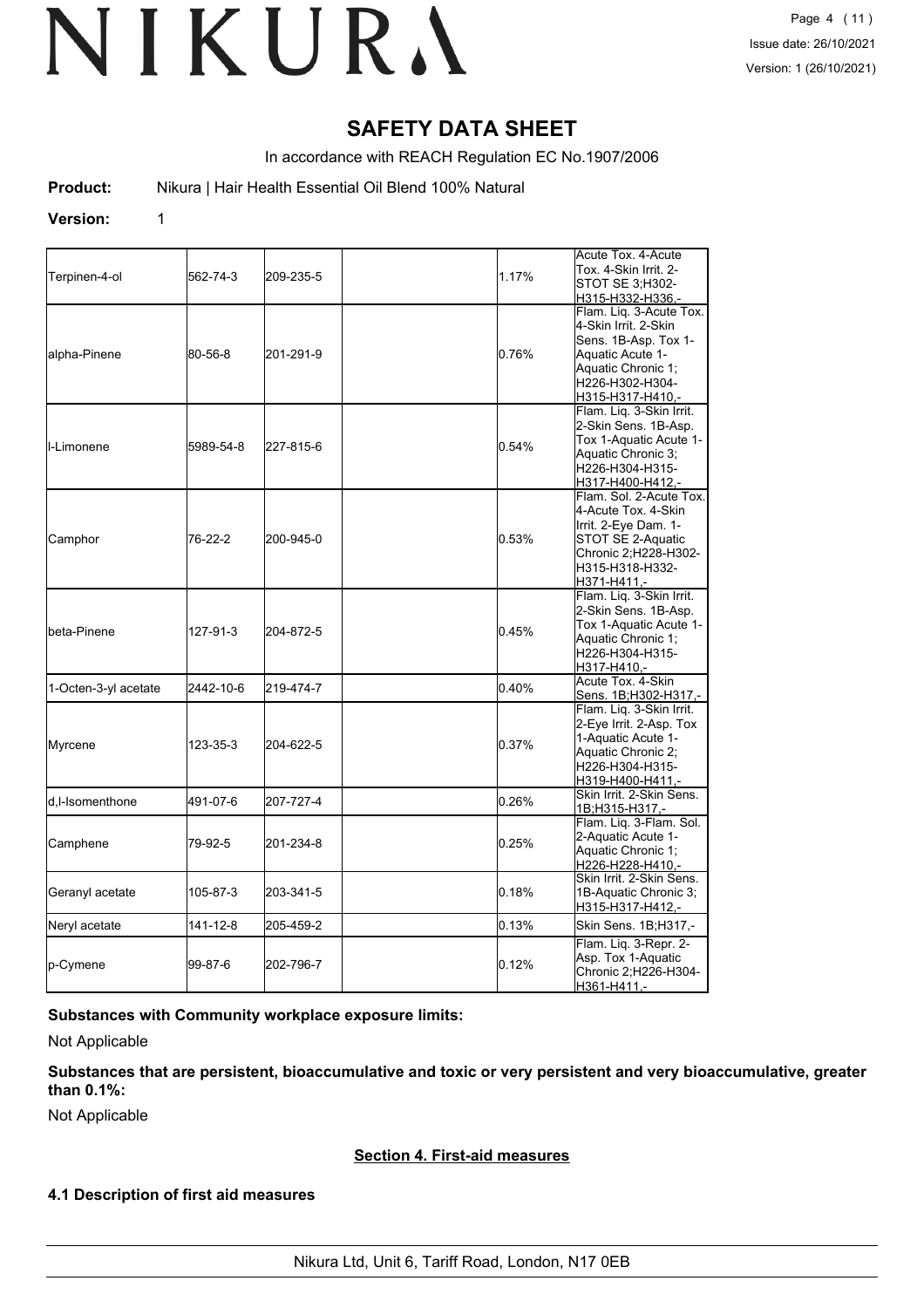### **SAFETY DATA SHEET**

In accordance with REACH Regulation EC No.1907/2006

| <b>Product:</b>       | Nikura   Hair Health Essential Oil Blend 100% Natural                                                                               |  |  |
|-----------------------|-------------------------------------------------------------------------------------------------------------------------------------|--|--|
| Version:              |                                                                                                                                     |  |  |
| Inhalation:           | Remove from exposure site to fresh air, keep at rest, and obtain medical attention.                                                 |  |  |
| Eye exposure:         | IF IN EYES: Rinse cautiously with water for several minutes. Remove contact lenses, if present<br>and easy to do. Continue rinsing. |  |  |
| <b>Skin exposure:</b> | IF ON SKIN (or hair): Remove/take off immediately all contaminated clothing. Rinse skin with<br>water/shower.                       |  |  |
| Ingestion:            | IF SWALLOWED: Immediately call a POISON CENTER or doctor/physician.                                                                 |  |  |

#### **4.2 Most important symptoms and effects, both acute and delayed**

May be fatal if swallowed and enters airways. Causes skin irritation.

May cause an allergic skin reaction.

Causes serious eye irritation.

#### **4.3 Indication of any immediate medical attention and special treatment needed**

None expected, see Section 4.1 for further information.

#### **SECTION 5: Firefighting measures**

#### **5.1 Extinguishing media**

Suitable media: Carbon dioxide, Dry chemical, Foam.

#### **5.2 Special hazards arising from the substance or mixture**

In case of fire, may be liberated: Carbon monoxide, Unidentified organic compounds.

#### **5.3 Advice for fire fighters:**

In case of insufficient ventilation, wear suitable respiratory equipment.

#### **Section 6. Accidental release measures**

#### **6.1 Personal precautions, protective equipment and emergency procedures:**

Avoid inhalation. Avoid contact with skin and eyes. See protective measures under Section 7 and 8.

#### **6.2 Environmental precautions:**

Keep away from drains, surface and ground water, and soil.

#### **6.3 Methods and material for containment and cleaning up:**

Remove ignition sources. Provide adequate ventilation. Avoid excessive inhalation of vapours. Contain spillage immediately by use of sand or inert powder. Dispose of according to local regulations.

#### **6.4 Reference to other sections:**

Also refer to sections 8 and 13.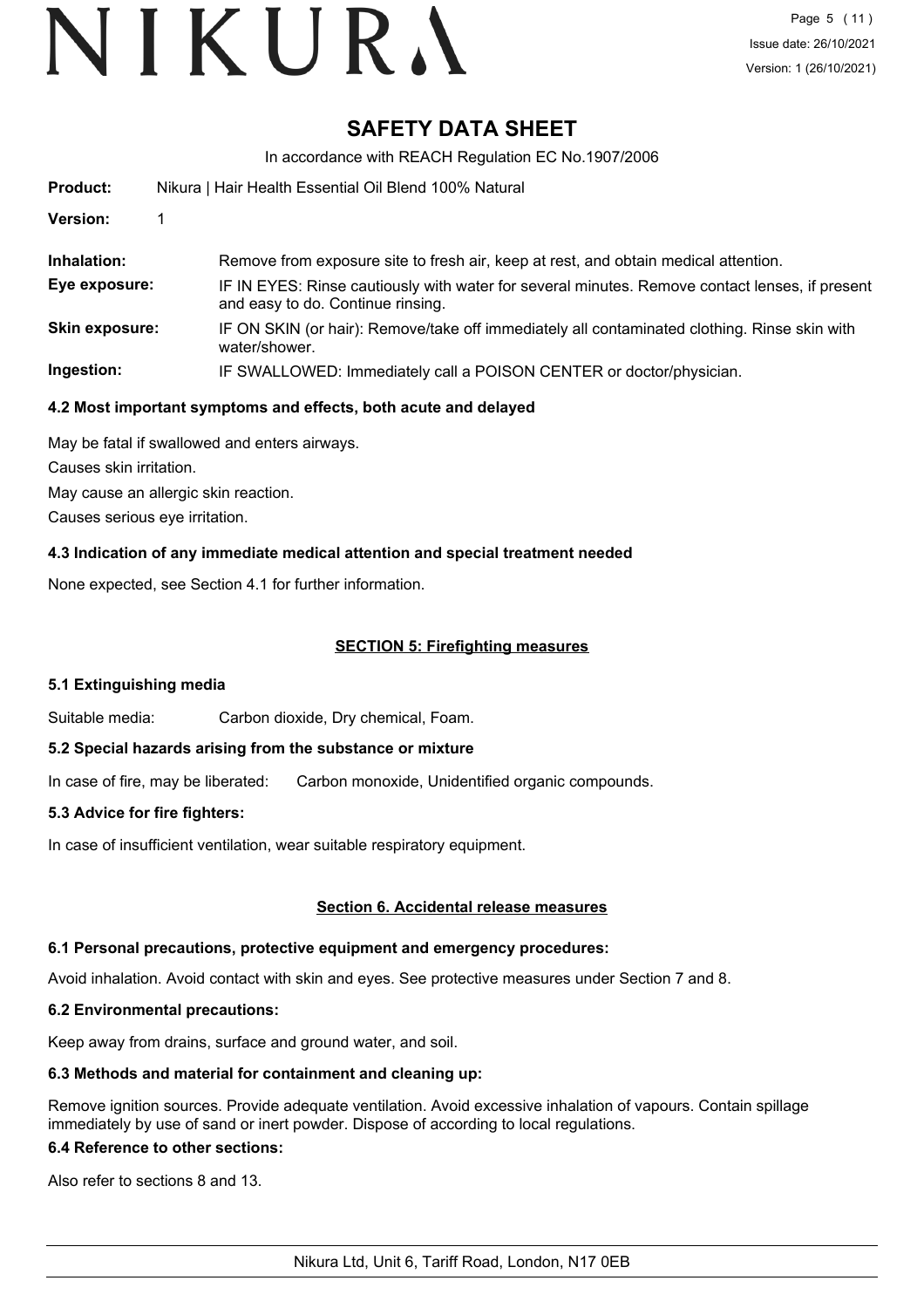### **SAFETY DATA SHEET**

In accordance with REACH Regulation EC No.1907/2006

**Product:** Nikura | Hair Health Essential Oil Blend 100% Natural

**Version:** 1

#### **Section 7. Handling and storage**

#### **7.1 Precautions for safe handling:**

Keep away from heat, sparks, open flames and hot surfaces. - No smoking.

#### **7.2 Conditions for safe storage, including any incompatibilities:**

Ground/bond container and receiving equipment. Use only non-sparking tools. Take precautionary measures against static discharge.

#### **7.3 Specific end use(s):**

Aromatherapy: Use in accordance with good manufacturing and industrial hygiene practices.

#### **Section 8. Exposure controls/personal protection**

#### **8.1 Control parameters**

Workplace exposure limits: Not Applicable

#### **8.2 Exposure Controls**

#### **Eye / Skin Protection**

Wear protective gloves/eye protection/face protection

#### **Respiratory Protection**

Under normal conditions of use and where adequate ventilation is available to prevent build up of excessive vapour, this material should not require special engineering controls. However, in conditions of high or prolonged use, or high temperature or other conditions which increase exposure, the following engineering controls can be used to minimise exposure to personnel: a) Increase ventilation of the area with local exhaust ventilation. b) Personnel can use an approved, appropriately fitted respirator with organic vapour cartridge or canisters and particulate filters. c) Use closed systems for transferring and processing this material.

Also refer to Sections 2 and 7.

#### **Section 9. Physical and chemical properties**

#### **9.1 Information on basic physical and chemical properties**

| Appearance:                     | Not determined |
|---------------------------------|----------------|
| Odour:                          | Not determined |
| <b>Odour threshold:</b>         | Not determined |
| pH:                             | Not determined |
| Melting point / freezing point: | Not determined |
| Initial boiling point / range:  | Not determined |
| <b>Flash point:</b>             | 58 $°C$        |
| <b>Evaporation rate:</b>        | Not determined |
| Flammability (solid, gas):      | Not determined |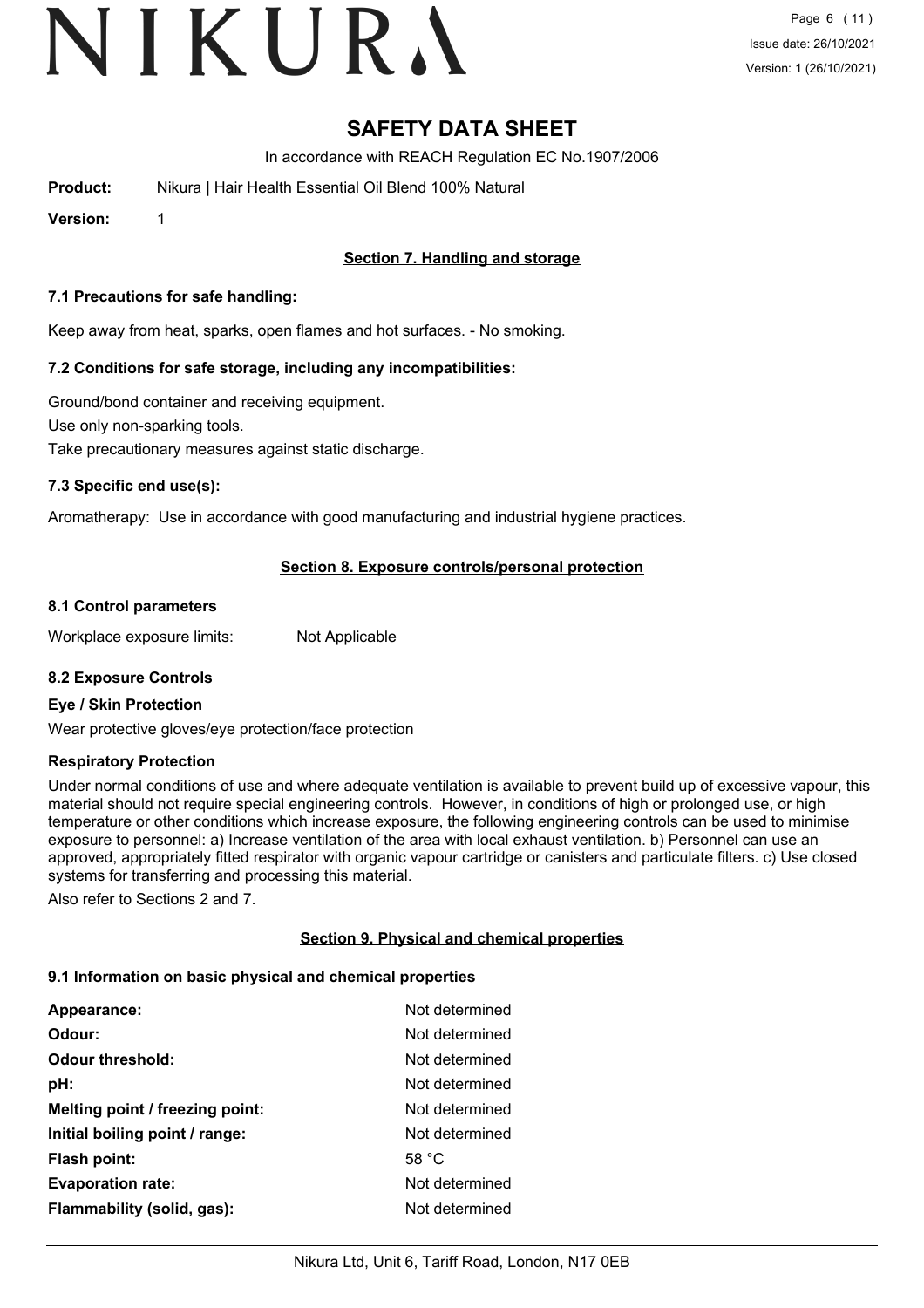### **SAFETY DATA SHEET**

In accordance with REACH Regulation EC No.1907/2006

**Product:** Nikura | Hair Health Essential Oil Blend 100% Natural

**Version:** 1

**Upper/lower flammability or explosive limits:** Product does not present an explosion hazard **Vapour pressure:** Not determined **Vapour density:** Not determined **Relative density:** Not determined **Solubility(ies):** Insoluble in water. **Partition coefficient: n-octanol/water:** Not determined Auto-ignition temperature: Not determined **Decomposition temperature:** Not determined **Viscosity:** Not determined **Explosive properties:** Not expected **Oxidising properties:** Not expected

**9.2 Other information:** None available

#### **Section 10. Stability and reactivity**

#### **10.1 Reactivity:**

Presents no significant reactivity hazard, by itself or in contact with water.

#### **10.2 Chemical stability:**

Good stability under normal storage conditions.

#### **10.3 Possibility of hazardous reactions:**

Not expected under normal conditions of use.

#### **10.4 Conditions to avoid:**

Avoid extreme heat.

#### **10.5 Incompatible materials:**

Avoid contact with strong acids, alkalis or oxidising agents.

#### **10.6 Hazardous decomposition products:**

Not expected.

#### **Section 11. Toxicological information**

#### **11.1 Information on toxicological effects**

This mixture has not been tested as a whole for health effects. The health effects have been calculated using the methods outlined in Regulation (EC) No 1272/2008 (CLP).

| <b>Acute Toxicity:</b>            | Based on available data the classification criteria are not met. |
|-----------------------------------|------------------------------------------------------------------|
| <b>Acute Toxicity Oral</b>        | >5000                                                            |
| <b>Acute Toxicity Dermal</b>      | >5000                                                            |
| Acute Toxicity Inhalation         | Not Available                                                    |
| <b>Skin corrosion/irritation:</b> | Skin Corrosion / Irritation Category 2                           |
| Serious eye damage/irritation:    | Eye Damage / Irritation Category 2                               |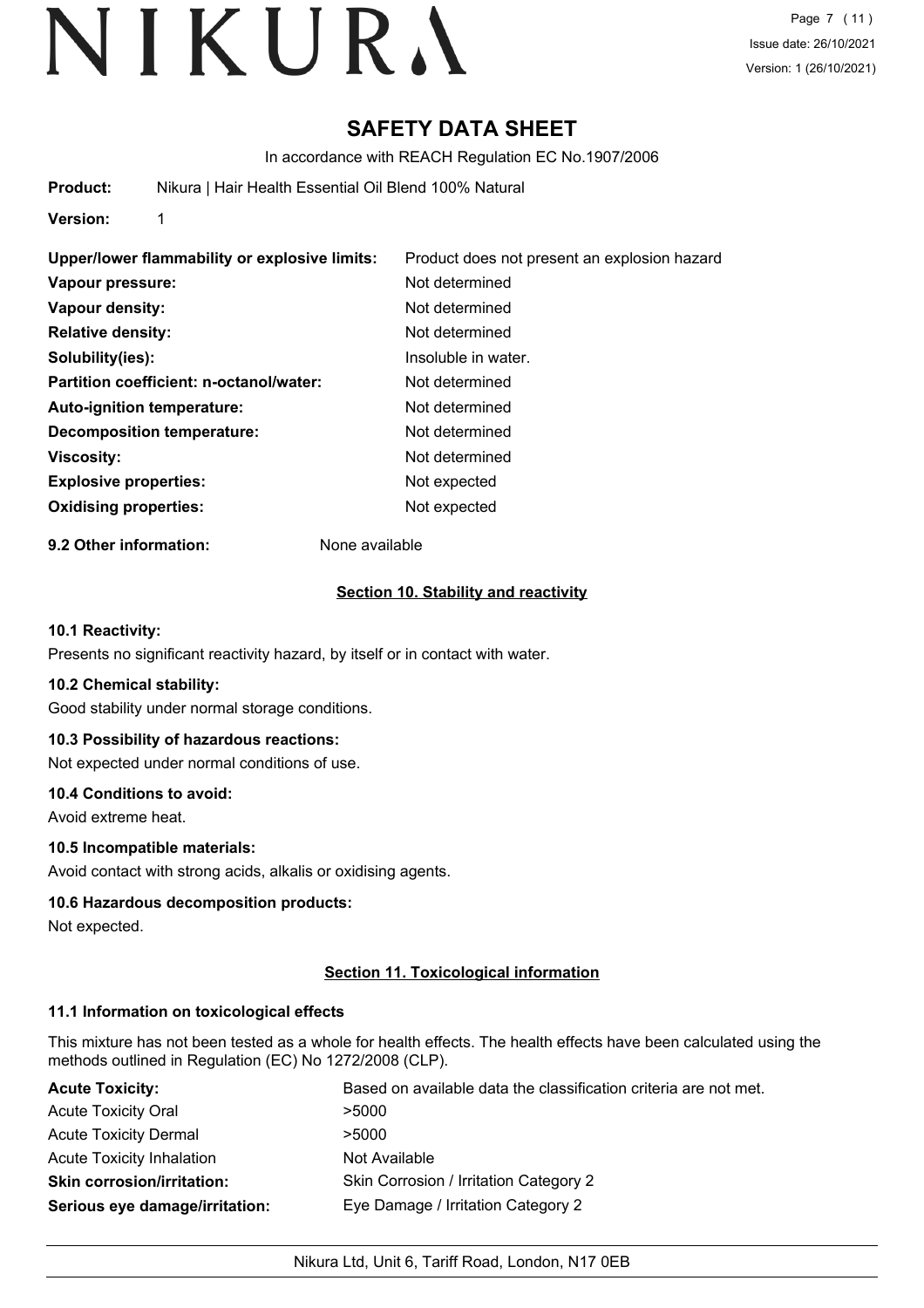## **SAFETY DATA SHEET**

In accordance with REACH Regulation EC No.1907/2006

| Product: |  |  | Nikura   Hair Health Essential Oil Blend 100% Natural |  |
|----------|--|--|-------------------------------------------------------|--|
|          |  |  |                                                       |  |

**Version:** 1

**Respiratory or skin sensitisation:** Sensitization - Skin Category 1 **Aspiration hazard:** Aspiration Hazard Category 1

**Germ cell mutagenicity:** Based on available data the classification criteria are not met. **Carcinogenicity:** Based on available data the classification criteria are not met. **Reproductive toxicity:** Based on available data the classification criteria are not met. **STOT-single exposure:** Based on available data the classification criteria are not met. **STOT-repeated exposure:** Based on available data the classification criteria are not met.

#### **Information about hazardous ingredients in the mixture**

| Ingredient     | <b>CAS</b> | EC                | LD50/ATE Oral | LD50/ATE<br><b>Dermal</b> | LC50/ATE<br><b>Inhalation</b> | <b>LC50</b><br>Route     |
|----------------|------------|-------------------|---------------|---------------------------|-------------------------------|--------------------------|
| lTerpinen-4-ol | 562-74-3   | $ 209 - 235 - 5 $ | 1300          | 2500                      |                               | <b>Not</b><br>lavailable |
| ll-Menthone    | 14073-97-3 | $ 237-926-1$      | 500           | Not available             | Not available                 | <b>Not</b><br>lavailable |

Refer to Sections 2 and 3 for additional information.

### **Section 12. Ecological information**

**12.1 Toxicity:**

Very toxic to aquatic life with long lasting effects.

| 12.2 Persistence and degradability: | Not available |
|-------------------------------------|---------------|
| 12.3 Bioaccumulative potential:     | Not available |

**12.4 Mobility in soil:** Not available

#### **12.5 Results of PBT and vPvB assessment:**

This substance does not meet the PBT/vPvB criteria of REACH, annex XIII.

**12.6 Other adverse effects:** Not available

#### **Section 13. Disposal considerations**

#### **13.1 Waste treatment methods:**

Dispose of in accordance with local regulations. Avoid disposing into drainage systems and into the environment. Empty containers should be taken to an approved waste handling site for recycling or disposal.

#### **Section 14. Transport information**

| UN1169                                          |
|-------------------------------------------------|
| EXTRACTS, AROMATIC, LIQUID                      |
|                                                 |
|                                                 |
|                                                 |
| This is an environmentally hazardous substance. |
| None additional                                 |
|                                                 |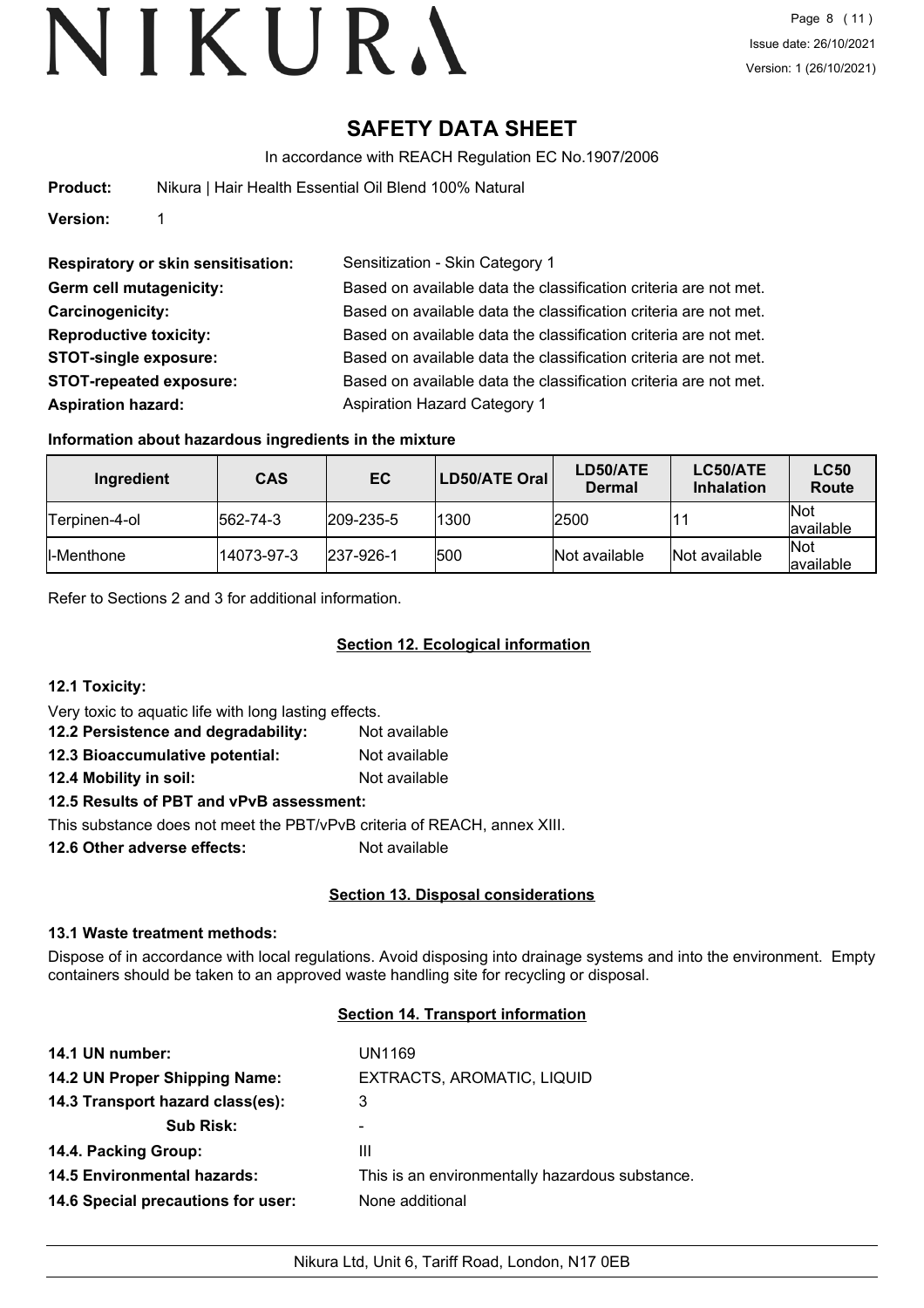### **SAFETY DATA SHEET**

In accordance with REACH Regulation EC No.1907/2006

**Product:** Nikura | Hair Health Essential Oil Blend 100% Natural

**Version:** 1

**14.7 Transport in bulk according to Annex II of MARPOL73/78 and the IBC Code:**

Not applicable

#### **Section 15. Regulatory information**

**15.1 Safety, health and environmental regulations/legislation specific for the substance or mixture** None additional

#### **15.2 Chemical Safety Assessment**

A Chemical Safety Assessment has not been carried out for this product.

| Section 16. Other information   |                                                                                                                          |  |
|---------------------------------|--------------------------------------------------------------------------------------------------------------------------|--|
| <b>Concentration % Limits:</b>  | EH A1=39.85% EH C1=42.58% EH C2=4.19% EH C3=0.41926119% EH<br>C4=34 79% SCI 2=25.41% EDI 2=52.77% SS 1=6.14% AH 1=78.68% |  |
| <b>Total Fractional Values:</b> | EH A1=2.51 EH C1=2.35 EH C2=23.84 EH C3=238.51 EH C4=2.87 SCI                                                            |  |

2=3.94 EDI 2=1.89 SS 1=16.28 AH 1=1.27

#### **Key to revisions:**

Not applicable

#### **Key to abbreviations:**

| <b>Abbreviation</b> | <b>Meaning</b>                                                     |
|---------------------|--------------------------------------------------------------------|
| Acute Tox. 4        | Acute Toxicity - Oral Category 4                                   |
| Acute Tox. 4        | Acute Toxicity - Inhalation Category 4                             |
| Aquatic Acute 1     | Hazardous to the Aquatic Environment - Acute Hazard Category 1     |
| Aquatic Chronic 1   | Hazardous to the Aquatic Environment - Long-term Hazard Category 1 |
| Aquatic Chronic 2   | Hazardous to the Aquatic Environment - Long-term Hazard Category 2 |
| Aquatic Chronic 3   | Hazardous to the Aquatic Environment - Long-term Hazard Category 3 |
| Aquatic Chronic 4   | Hazardous to the Aquatic Environment - Long-term Hazard Category 4 |
| Asp. Tox 1          | Aspiration Hazard Category 1                                       |
| Eye Dam. 1          | Eye Damage / Irritation Category 1                                 |
| Eye Irrit. 2        | Eye Damage / Irritation Category 2                                 |
| Flam. Liq. 3        | Flammable Liquid, Hazard Category 3                                |
| Flam, Sol. 2        | Flammable Solid, Hazard Category 2                                 |
| H226                | Flammable liquid and vapour.                                       |
| H228                | Flammable solid.                                                   |
| H302                | Harmful if swallowed.                                              |
| H304                | May be fatal if swallowed and enters airways.                      |
| H315                | Causes skin irritation.                                            |
| H317                | May cause an allergic skin reaction.                               |
| H318                | Causes serious eye damage.                                         |
| H319                | Causes serious eye irritation.                                     |
| H332                | Harmful if inhaled.                                                |
| H336                | May cause drowsiness or dizziness.                                 |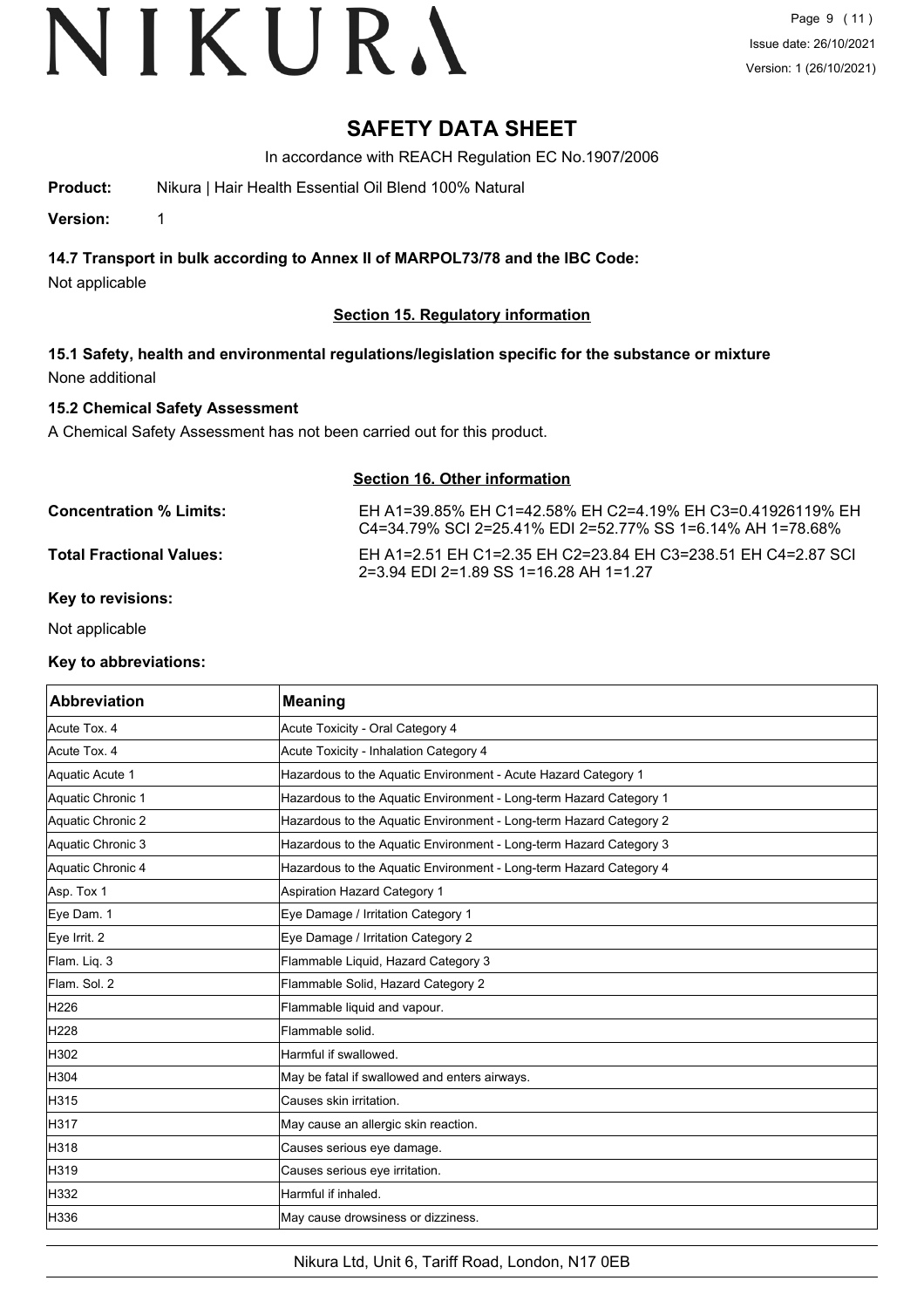## **SAFETY DATA SHEET**

In accordance with REACH Regulation EC No.1907/2006

**Product:** Nikura | Hair Health Essential Oil Blend 100% Natural

#### **Version:** 1

| H361             | Suspected of damaging fertility or the unborn child (exposure route).                                                              |
|------------------|------------------------------------------------------------------------------------------------------------------------------------|
| H371             | May cause damage to organs (organs, exposure route).                                                                               |
| H400             | Very toxic to aquatic life.                                                                                                        |
| H410             | Very toxic to aquatic life with long lasting effects.                                                                              |
| H411             | Toxic to aquatic life with long lasting effects.                                                                                   |
| H412             | Harmful to aquatic life with long lasting effects.                                                                                 |
| H413             | May cause long lasting harmful effects to aquatic life.                                                                            |
| P202             | Do not handle until all safety precautions have been read and understood.                                                          |
| P210             | Keep away from heat, sparks, open flames and hot surfaces. - No smoking.                                                           |
| P233             | Keep container tightly closed.                                                                                                     |
| P240             | Ground/bond container and receiving equipment.                                                                                     |
| P241             | Use explosion-proof electrical, ventilating and lighting equipment.                                                                |
| P242             | Use only non-sparking tools.                                                                                                       |
| P243             | Take precautionary measures against static discharge.                                                                              |
| P <sub>260</sub> | Do not breathe vapour or dust.                                                                                                     |
| P261             | Avoid breathing vapour or dust.                                                                                                    |
| P <sub>264</sub> | Wash hands and other contacted skin thoroughly after handling.                                                                     |
| P270             | Do not eat, drink or smoke when using this product.                                                                                |
| P271             | Use only outdoors or in a well-ventilated area.                                                                                    |
| P272             | Contaminated work clothing should not be allowed out of the workplace.                                                             |
| P273             | Avoid release to the environment.                                                                                                  |
| P280             | Wear protective gloves/eye protection/face protection.                                                                             |
| P301/310         | IF SWALLOWED: Immediately call a POISON CENTER or doctor/physician.                                                                |
| P301/312         | IF SWALLOWED: call a POISON CENTER or doctor/physician if you feel unwell.                                                         |
| P302/352         | IF ON SKIN: Wash with plenty of soap and water.                                                                                    |
| P303/361/353     | IF ON SKIN (or hair): Remove/take off immediately all contaminated clothing. Rinse skin with water/shower.                         |
| P304/340         | IF INHALED: Remove victim to fresh air and keep at rest in a position comfortable for breathing.                                   |
| P305/351/338     | IF IN EYES: Rinse cautiously with water for several minutes. Remove contact lenses, if present and easy to<br>do. Continue rinsing |
| P308/313         | IF exposed or concerned: Get medical advice/attention.                                                                             |
| P309/311         | IF exposed or if you feel unwell: Call a POISON CENTRE or doctor/physician.                                                        |
| P310             | Immediately call a POISON CENTER or doctor/physician.                                                                              |
| P312             | Call a POISON CENTRE or doctor/physician if you feel unwell.                                                                       |
| P330             | Rinse mouth.                                                                                                                       |
| P331             | Do not induce vomiting.                                                                                                            |
| P332/313         | If skin irritation occurs: Get medical advice/attention.                                                                           |
| P333/313         | If skin irritation or rash occurs: Get medical advice/attention.                                                                   |
| P337/313         | If eye irritation persists: Get medical advice/attention.                                                                          |
| P362             | Take off contaminated clothing and wash before reuse.                                                                              |
| P363             | Wash contaminated clothing before reuse.                                                                                           |
| P370/378         | In case of fire: Use carbon dioxide, dry chemical, foam for extinction.                                                            |
| P391             | Collect spillage.                                                                                                                  |